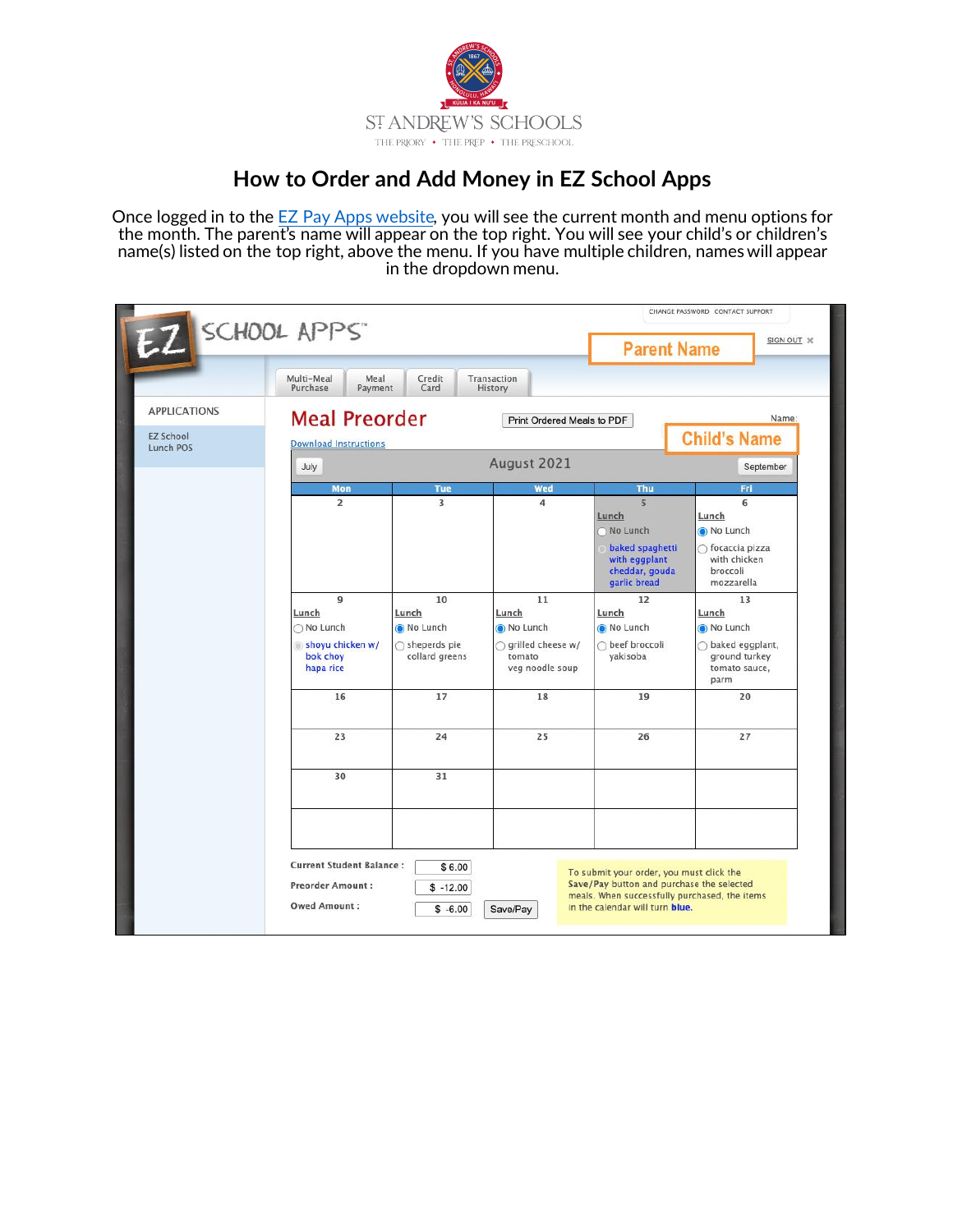|                               | Z SCHOOL APPS                                                                                                            | SIGN OUT X                              |
|-------------------------------|--------------------------------------------------------------------------------------------------------------------------|-----------------------------------------|
|                               | Credit<br>Multi-Meal<br>Meal<br>Transaction<br>Purchase<br>Payment<br>Card<br>History                                    |                                         |
| <b>APPLICATIONS</b>           | <b>Credit Card Setup</b>                                                                                                 |                                         |
| <b>EZ School</b><br>Lunch POS | <b>Type of Credit Card</b><br><b>Last 4 Digits</b>                                                                       | <b>Delete</b><br><b>Expiration Date</b> |
|                               |                                                                                                                          | <b>Delete</b>                           |
|                               |                                                                                                                          | Add Credit Card                         |
|                               | PayPal<br>Secured by                                                                                                     | RapidSSL <sup>1</sup>                   |
|                               | in $f$ $g$ $s$ <sup>+</sup>                                                                                              |                                         |
|                               | <b>Terms &amp; Conditions</b><br><b>Privacy Statement</b><br>Contact Us<br>@2021 EZ School Apps. All Rights Reserved. s2 |                                         |

Click on the Credit Card tab and click Add Credit Card.

Click on the Meal Payment tab and click Add Money. *For additional information, please click on the Download Instructions link in blue under the Meal Payment heading.*

- This will add money to your child's account. If you have multiple children, please add money to each child's account.
- This amount will reflect as a purchase on your credit card.
- There is a credit card convenience fee added to each credit card purchase, as follows:
	- $\circ$  <\$60 = \$2.25
	- $\circ$  > \$60 = \$2.30
	- $\circ$  \$70 = \$2.60
	- $\circ$  \$80 = \$2.90
	- $\circ$  \$90 = \$3.20
	- $\circ$  \$100 = \$3.50
	- $\circ$  \$125 = \$4.25
	- $\circ$  \$150 = \$5.00
	- $\circ$  \$175 = \$5.75
	- $\circ$  \$200 = \$6.00
- To avoid the convenience fee, the Business Office (2nd Floor, Transfiguration Hall) will accept cash and check payments Monday through Friday between 7 a.m. and 4 p.m. Checks should be made payable to FoodStart LLC and include your child's name in the memo line. Chef will then apply the cash or check payment to your child's EZ Pay account. Please allow 48 hours from the time you drop off your check for the credit to appear in your child's EZ Pay account.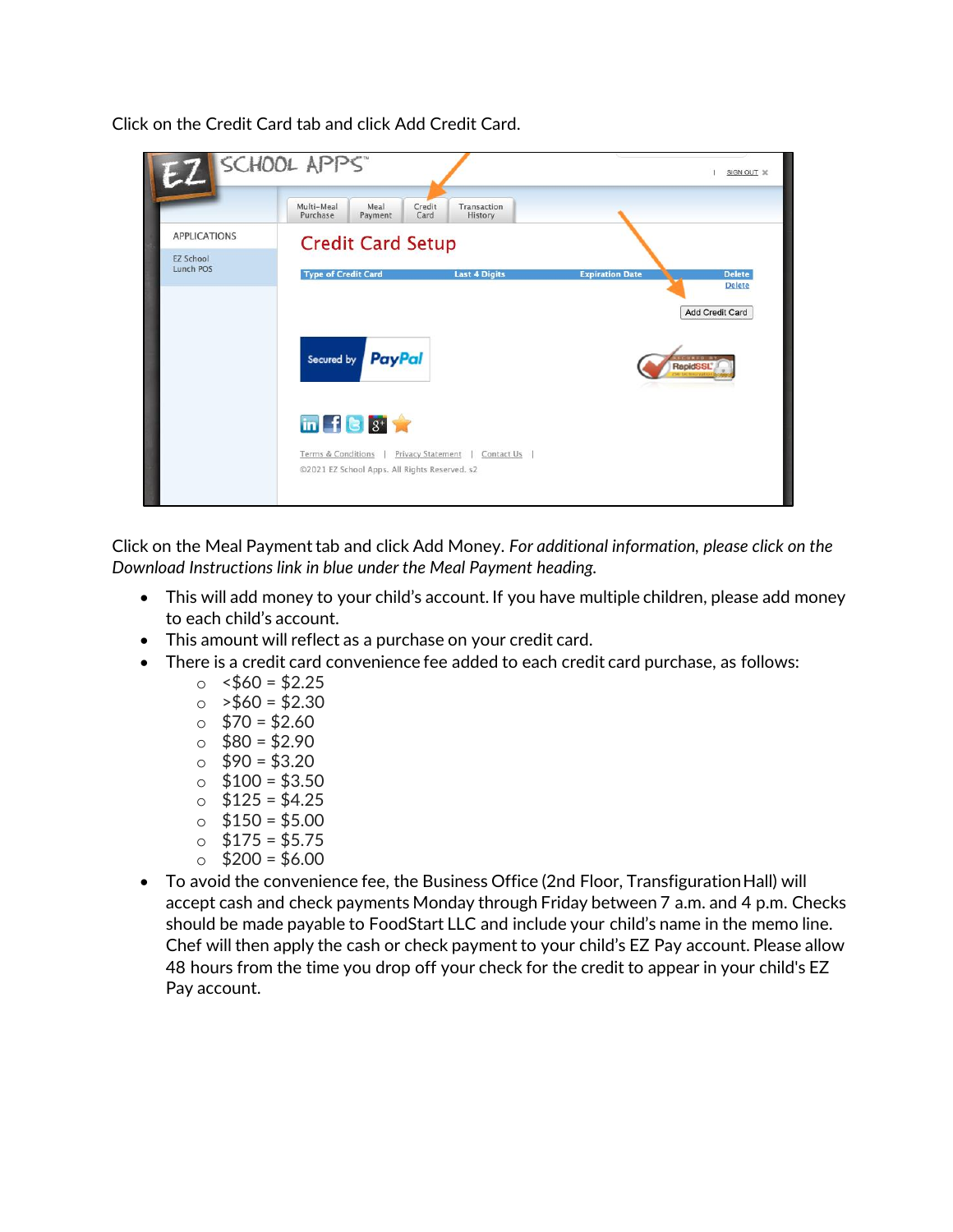

Click on the Multi-Meal Purchase tab. *For additional information, please click on the Download Instructions link in blue under the Meal Preorder heading.* 

- The system defaults to "No Lunch." Select which lunches you would like to pre-order and purchase. Don't forget to do this for multiple children (if applicable) by switching the name in the drop-down menu.
- Click Save/Pay after selecting lunch choices for each child. The menu item(s) that you selected should now turn blue.
- The area on the bottom of this screen will show you the Current Student Balance (the amount of money you just placed on this child's account), Preorder Amount (the total cost of lunches you just pre-ordered), and Owed Amount (any balance due).

|                               | SCHOOL APPS                                                                       |                                                                     |                                                                                      |                                                                                                                                                                           | CHANGE PASSWORD CONTACT SUPPORT<br>SIGN OUT X                                                   |
|-------------------------------|-----------------------------------------------------------------------------------|---------------------------------------------------------------------|--------------------------------------------------------------------------------------|---------------------------------------------------------------------------------------------------------------------------------------------------------------------------|-------------------------------------------------------------------------------------------------|
|                               | Multi-Meal<br>Meal<br>Purchase<br>Payment                                         | Credit<br>Card                                                      | Transaction<br>History                                                               |                                                                                                                                                                           |                                                                                                 |
| <b>APPLICATIONS</b>           | <b>Meal Preorder</b>                                                              |                                                                     | Print Ordered Meals to PDF                                                           |                                                                                                                                                                           | Name:                                                                                           |
| <b>EZ School</b><br>Lunch POS | <b>Download Instructions</b>                                                      |                                                                     |                                                                                      |                                                                                                                                                                           |                                                                                                 |
|                               | July                                                                              |                                                                     | August 2021                                                                          |                                                                                                                                                                           | September                                                                                       |
|                               | Mon                                                                               | <b>Tue</b>                                                          | Wed                                                                                  | Thu                                                                                                                                                                       | Fri                                                                                             |
|                               | $\overline{2}$                                                                    | 3                                                                   | $\overline{4}$                                                                       | $\overline{5}$<br>Lunch<br>No Lunch<br>baked spaghetti<br>with eggplant<br>cheddar, gouda<br>garlic bread                                                                 | 6<br>Lunch<br>No Lunch<br>$\bigcap$ focaccia pizza<br>with chicken<br>broccoli<br>mozzarella    |
|                               | 9<br>Lunch<br>○ No Lunch<br>shoyu chicken w/<br>bok choy<br>hapa rice             | 10<br>Lunch<br>No Lunch<br>$\bigcap$ sheperds pie<br>collard greens | 11<br>Lunch<br>No Lunch<br>$\bigcirc$ grilled cheese w/<br>tomato<br>veg noodle soup | 12<br>Lunch<br>No Lunch<br>○ beef broccoli<br>yakisoba                                                                                                                    | 13<br>Lunch<br>No Lunch<br>$\bigcirc$ baked eggplant,<br>ground turkey<br>tomato sauce,<br>parm |
|                               | 16                                                                                | 17                                                                  | 18                                                                                   | 19                                                                                                                                                                        | 20                                                                                              |
|                               | 23                                                                                | 24                                                                  | 25                                                                                   | 26                                                                                                                                                                        | 27                                                                                              |
|                               | 30                                                                                | 31                                                                  |                                                                                      |                                                                                                                                                                           |                                                                                                 |
|                               | <b>Current Student Balance:</b><br><b>Preorder Amount:</b><br><b>Owed Amount:</b> | \$6.00<br>$$ -12.00$<br>$$ -6.00$                                   | Save/Pay                                                                             | To submit your order, you must click the<br>Save/Pay button and purchase the selected<br>meals. When successfully purchased, the items<br>in the calendar will turn blue. |                                                                                                 |